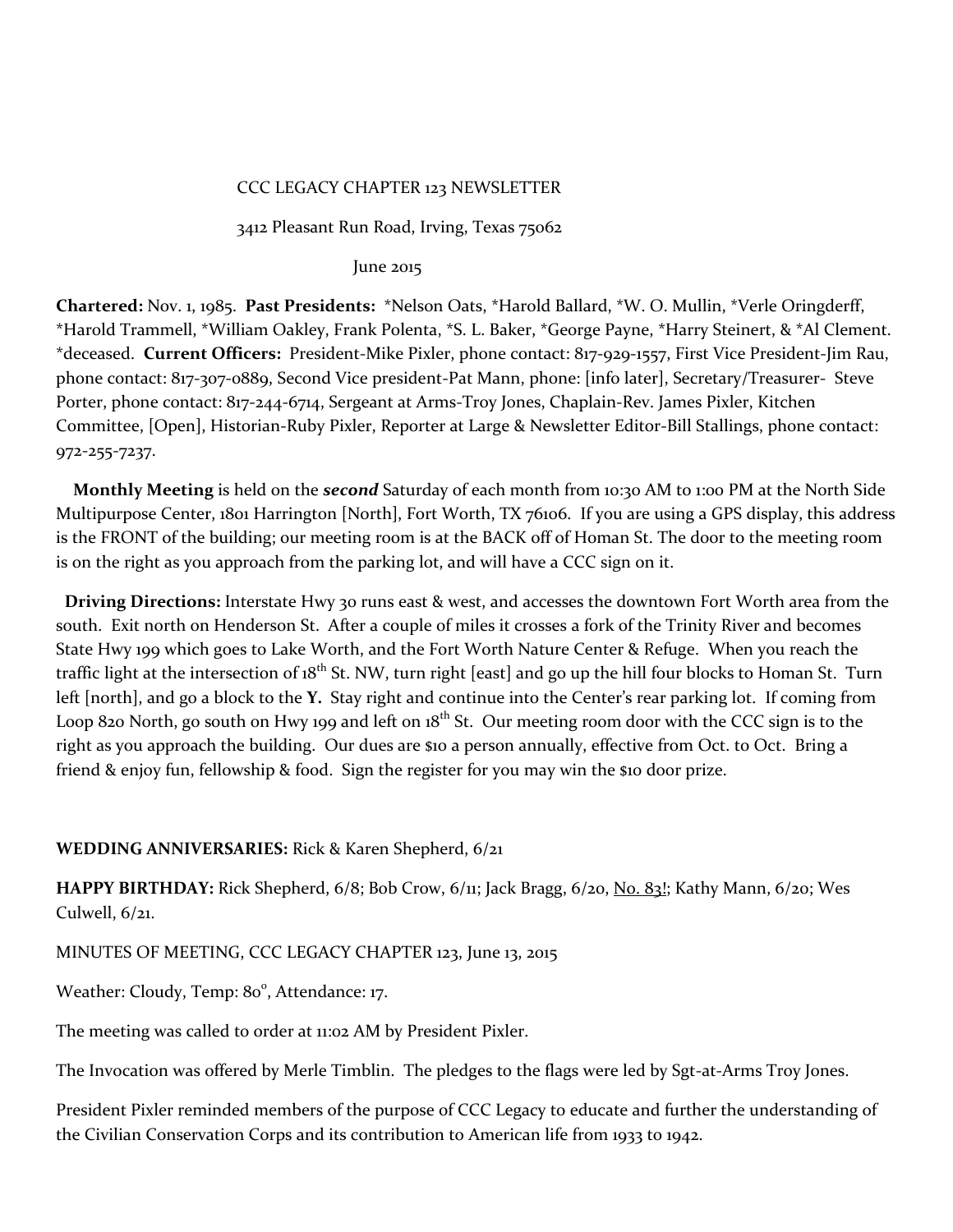The minutes of the May 2015 meeting were available to all members in the newsletter. Motion to accept the minutes as printed was made by Tony Rodriguez and seconded by Troy Jones. All in favor, motion passed.

The financial report was made available to members by Sec/Treasurer Porter. Motion to accept report as printed was made by Jim Rau and seconded by Tony Rodriguez. All in favor, motion passed.

Reference the Anniversaries and Birthdays printed above: Happy Birthday was sung to one of our newest members, Wes Culwell. It was announced during the meeting that our eldest member, Larkin Dilbeck fell and broke his hip and was to have surgery ASAP. Our prayers go out to Larkin and his family for successful surgery and a speedy recovery. (See below for a further update.)

President Pixler reminded members of CCC Legacy election of board members soon. Websites of CCC and related organizations was published.

Wes Culwell gave background of his book on CCC Post oak trees which are next to the new Lake Worth Memorial. New members Bob and Nelda Forston have unearthed many items they recovered from the site of the old CCC Camp 1816 at Lake Worth, and they brought them in two display cases for us to view. Bob also read some interesting excerpts from his grandfather's letters home to his wife while he was in the CCC. His grandfather had been a World War I veteran so being married was not an issue.

A slide show of the history of the Memorial was shown to attendees narrated by Jim Rau and Mike Pixler. The dedication ceremony on May 30, 2015, was well attended despite inclement weather. The City of Fort Worth proclaimed May 30, 2015, as Civilian Conservation Corps Day. CCC Legacy President Joan Sharpe presented the Chapter with a check for funds which have been donated for building the Memorial.

The Can was passed for donations and the door prize drawing went to Bob Forston. The blessing was offered by Merle Timblin. Motion to adjourn was made by Jim Rau and seconded by Troy Jones. President Pixler adjourned the meeting at 12:18 PM. Members and friends enjoyed the delicious meal served by the Kitchen Committee. Mark the next meeting as July 11, 2015.

Respectfully submitted,

Steve Porter, Sec/Treasurer ============================================================================

# **A SHORT TALK WITH JACK BRAGG**

We recently were able to talk with our own Jack Bragg by phone, and now living out in the country at his son's place in Erath County near the small community of Mingus, Texas. Luckily it was Jack's 83<sup>rd</sup> Birthday! His son is still in the process of finishing up his retirement from the Dallas Police Department and closing up his home in Dallas, so Jack is apparently alone for days at a time. Jack says that it has been an adjustment for him to move from his home in Farmers Branch to the very quiet countryside. He does have a daughter in law that lives nearby for some company. Jack tells us that the land there has very good soil and able to grow just about anything. His son planted a good sized garden that was looking very good until a big hail storm leveled much of it. A small pecan orchard was also started. We reminded Jack of how much we all had enjoyed his poems, and he appreciated that but says he has not written any for some time now. We wish Jack well in his new home.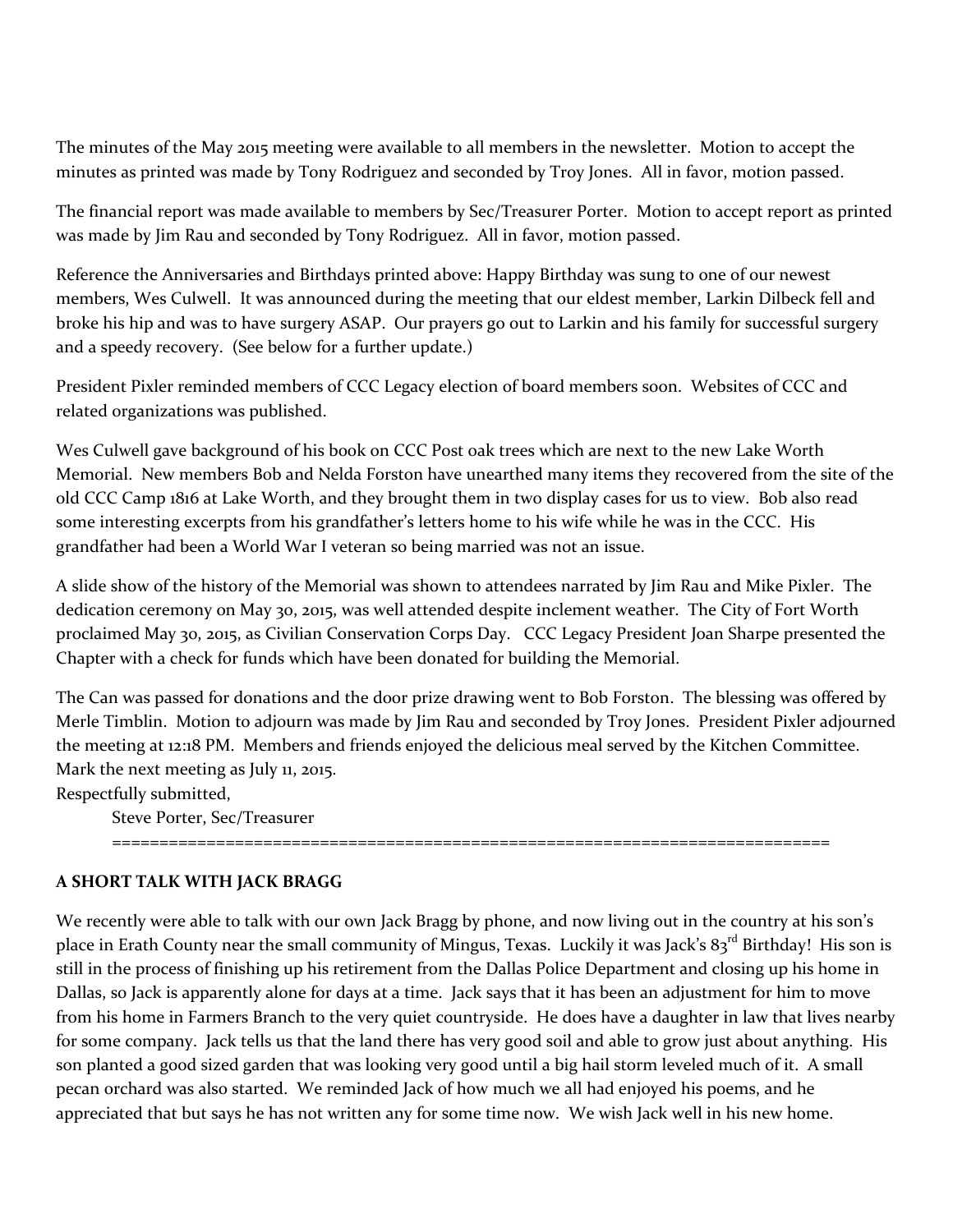### **ONE OF A NUMBER OF UNEXPECTED BENEFITS OF OUR RECENT MEMORIAL PROJECT AT THE SITE OF CCC COMPANY 1816 AT LAKE WORTH**

Bob and Nelda Forston are two of our recent new members as a result of that project. Bob and Nelda are members of a group of Fort Worth area people that do metal detecting of old parks and sites looking for artifacts that can tell a story. They came across the Camp 1816 site when researching an old map of the area around Lake Worth. In checking out the area they met and got to talking with some of the neighbors living around the site. They began finding a number of artifacts that proved to be from the CCC camp itself. This got them interested in the CCC and doing research on its work at the Lake. Bob knew that his grandfather had been a member of the CCC and was a World War I veteran. He also knew that his grandmother had a group of letters that her husband, Bob's grandfather, had written to her in that time period, and that he and Nelda now had those letters stored away but had never really examined them.

One of the days that our Mike Pixler, Jim Rau, and Nick Martinez were working on the memorial, Bob drove by and noticed the new activity and stopped and asked about it. This really got the ball rolling and Bob and Nelda wanted to be a part of the project and asked if they could come and set up a display of some of the artifacts they had found at the camp site at the memorial unveiling. "You bet," they were told. The Forston's now realized they had to dig into the grandfather's letters to see what he said about the CCC. It turned out to be a treasure trove. For his time, the grandfather proved to be well educated and a born writer and able to give vivid pictures of what was happening around him. His background proved to be very unique to most of the CCC Boys and veterans as well. We will now let Bob and Nelda give you a brief overview of the early life of Robert E. Carlton and his wife Allie C. (Stiffler) Carlton:

#### ROBERT E. CARLTON

Born: Feb. 19, 1893, near Waxahachie, Ellis County, Texas Died: June 19, 1969, in Dallas, Texas

Robert attended East Texas Normal College in Commerce and also Sam Houston Normal College in Huntsville. He received his teacher's certificate: 1912-1914, and taught in the Ellis County towns of Italy and Waxahachie between 1914 and 1916. While attending East Texas Normal, Robert met his future wife ALLIE C. STIFFLER, also a student there.

Allie was a pioneer school teacher in one-room schoolhouses both in Texas and in Oklahoma. She was said to be the first woman to register to vote in Oklahoma.

On October 17, 1916, Robert enlisted in the U.S. Navy. He was honorably discharged February 18, 1920. In that time period both before and after World War I, he served on the U.S.S. Bainbridge, the U.S.S. Topeka, a receiving ship, and the Naval Hospital at Chelsea, Massachusetts.

Robert and Allie married on June 30, 1920, in Chicotah, Oklahoma. In the early 1930s they had four young girls and were living in Dallas, Texas. In the depths of the Depression and out of work, Robert at about age 40, enrolled in the CCC when veterans were allowed to join.

We now pick up here with Robert writing to his family about his new experiences.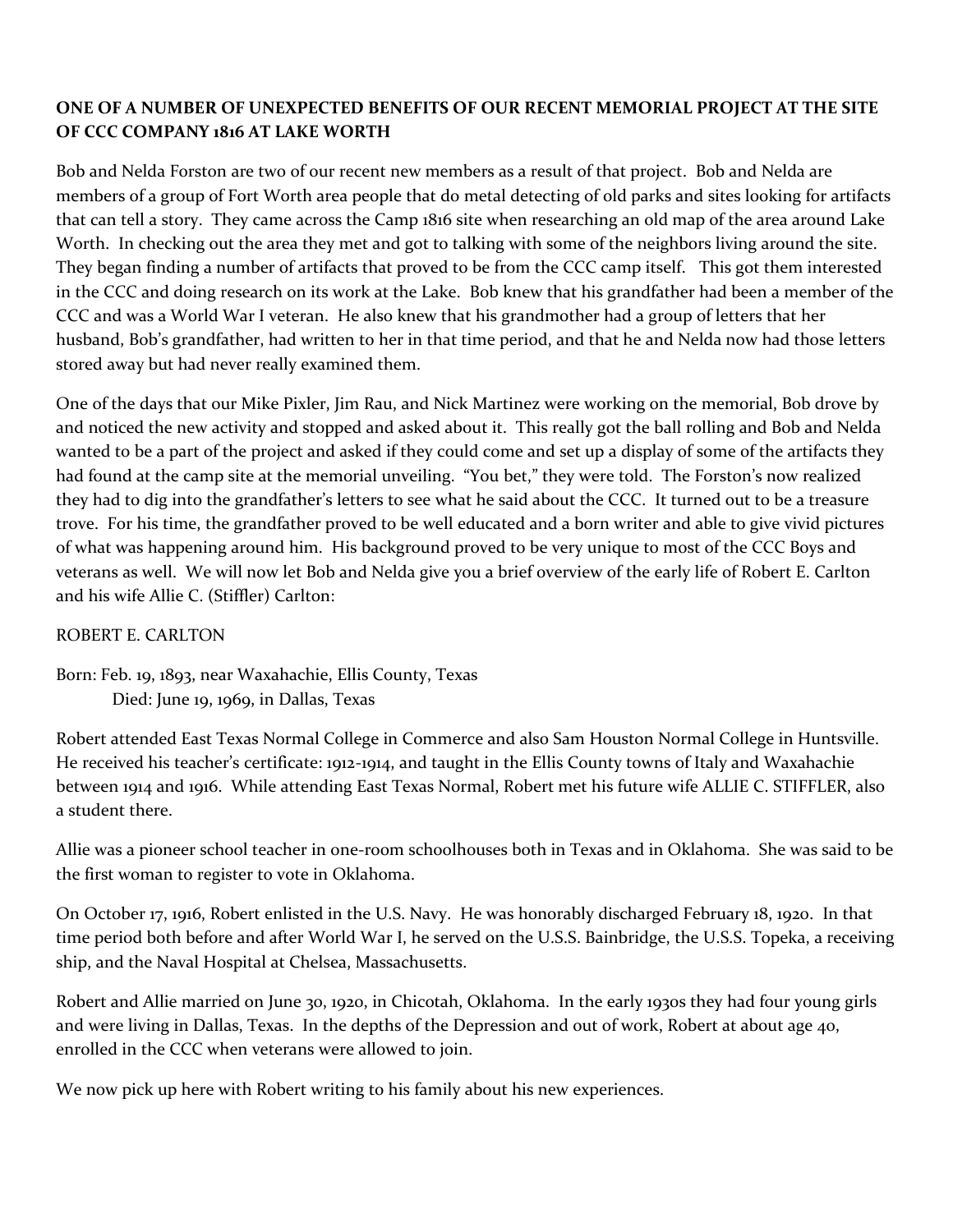# **LETTERS HOME; EXCERPTS**

Post card marked: Canyon, Texas, April 16, 1934, CCC Veteran Co. 1821, saying he had arrived and was okay.

Letter dated April 22, 1934: "I made a trip to Amarillo yesterday, and last night, 35 miles to town, so you see I am a real westerner now. Amarillo is a very fine little town, but it doesn't compare with Dallas in any way, except the people are very home-like and make me think of the Dallas people. I promised to tell you something about the Canyon, but there is so much could be said, I hardly know where to begin. I just got back from a trip 12 miles down the Palo Duro Canyon. The vast plains of the Pan Handle (sic) just seem to drop off into space and here where we're located, the canyon walls are about one mile apart; and very rugged. There are creeks and ravines coming in along the canyon. Sometimes they are only a mile or so long and drop down 600 feet to the canyon bed. So you see they are very rugged. Rocks as large as houses are plentiful and many of them stand up like a skyscraper, hundreds of feet in the air; but on every little slope where a little soil can lay in the rocks, beautiful cedar trees are growing. The Red River meanders along this flat bed and there are a lot of pretty good sized cottonwoods on the edge of the stream.

Today on my trip into this dreamland I had the pleasure of standing in the dugout of Colonel Goodnight. I saw paintings on rocks put there by Indians many years ago. Also I gazed on the battleground where Old Chief Geronimo (?) gave battle to the U.S. Cavalry."

# Letter dated April 29, 1934, Transfer to Troy, Texas

*Troy, Texas, is in Bell County about half way between Waco and Austin.*

"Last night as you lay sleeping, I was riding a fast Santa Fe train across the beautiful Texas plains into camp here at Troy. I did not get any closer to home on the trip than I am here, but I thought all the while how fine it was to be getting closer to my loved ones. Let me say now though that we sure have a nice camp here under construction. We landed here this A.M. about 8 o'clock. Had breakfast and went to work pitching tents, unloading equipment, bedding and etc. Worked all day today and now I am sitting on my bunk at home in an army tent for the first time in my life. (*Remember, Robert had been a Navy man, not Army)* I think our barracks will be ready in about a week and then down go the tents. It's lovely here. Troy is a little town about like Lancaster and the people are lovely. Seems like they want us boys to feel like we are among home folks."

# Letter dated May 11, 1934, First Pay Check

"I was paid today. \$3.00 cash and I had used \$2.00 in canteen checks up to the first of May. That is a total of \$5.00 I was paid. Please let me know how much your first check is. You should be getting it right away now and remember you will get another about 6/1/34 for a whole month of \$22.50."

# Letter dated June 1, 1934: Becomes a Cook, and the Big Blow Out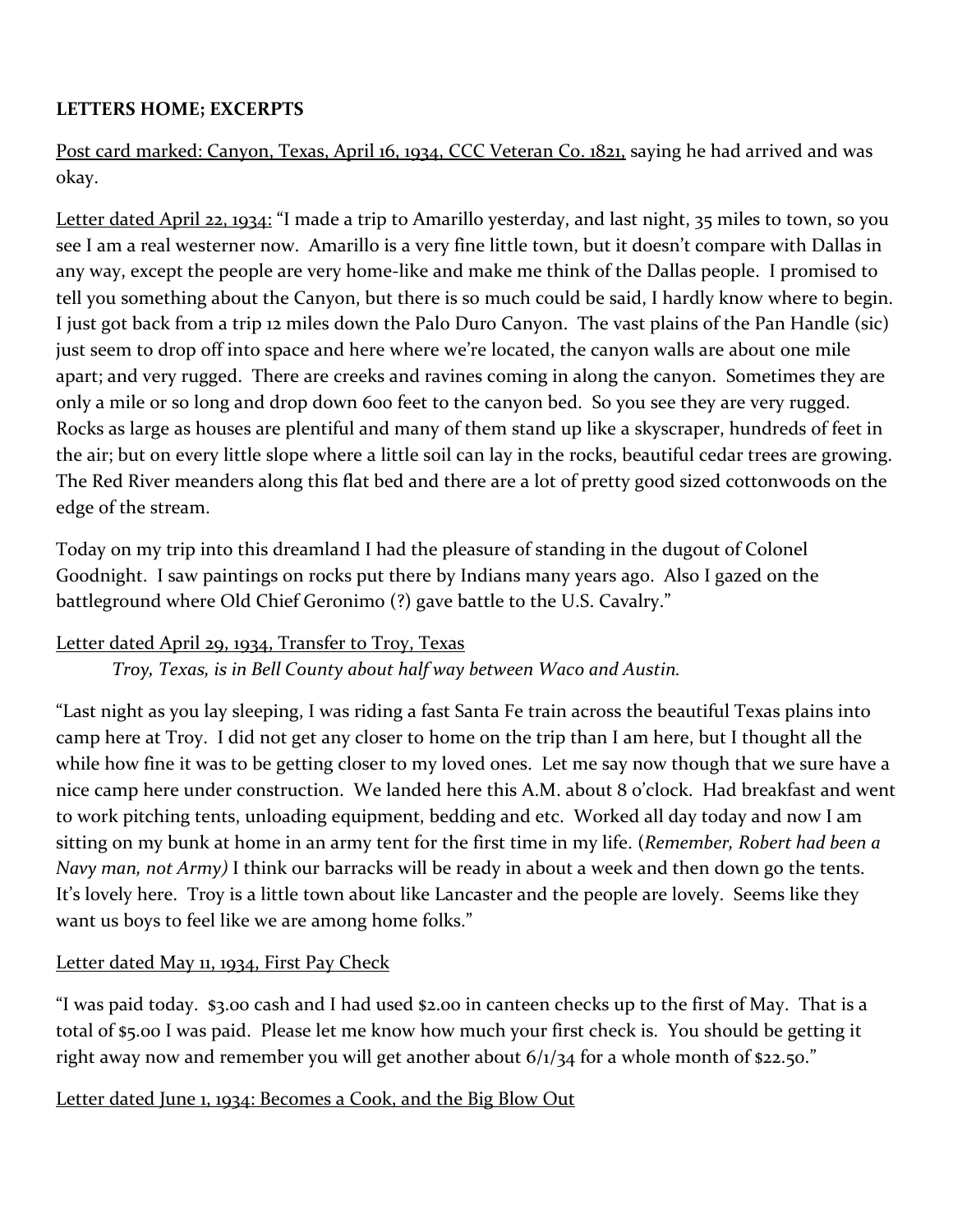"I told you in a letter that I had quit my KP job for a cook's position. I can now say I like my cook's hob better than the KP work, because my time off is arranged better and the cooking is more interesting work anyway. We have three very large army ranges and every kind of kitchen utensil that has ever been manufactured and have access to the best stacked storeroom I ever saw. So, you see cooking isn't so bad under those conditions. I go on watch one day at noon and work 24 hrs, cook three meals and then have 24 hrs. off duty (skip three meals)."

"I had my blue serge trousers cleaned and pressed. I dressed up last night and went across the road to a big blow out they had in the park I told you about. They were celebrating the opening of the new highway from Waco to Temple and which goes right by our camp. There was a large crowd there (blackland people). They looked like home folks to me. Temple High School band played a fine program. A large part of the crowd came over to our recreation hall for a party after the show closed at the park."

"P.S. I am sending this along as evidence to the fact that, speaking from a standpoint of eats, I am not doing so worse down here. This is the original menu made out by our mess steward for us cooks to go by."

Sunday 6-10-1934, Menu:

| <b>Breakfast</b> | Dinner                                 | <b>Supper</b>              |
|------------------|----------------------------------------|----------------------------|
| Ham & Egg Omelet | Roast Chicken, Gravy                   | <b>Assorted Cold Meats</b> |
| Hot Biscuits     | <b>Dressing</b>                        | Potato Salad               |
| <b>Bananas</b>   | <b>Creamed Peas</b>                    | Fruit Salad                |
| Milk             | <b>Sliced Cucumbers</b>                | Lettuce                    |
| <b>Butter</b>    | Radishes/Celery                        | Radishes                   |
| Jam              | Corn on the Cob                        | <b>Green Onions</b>        |
| Coffee           | <b>Butter</b>                          | Coffee                     |
|                  | Ice Cream/Coconut Cake<br>Orange Punch |                            |

#### Letter dated June 8, 1934: Rumor of Promotion

"I am liking my new job fine and it begins to look like I will make the grade. The official through whom my promotion will be originated said, 'Carlton, I have recommended you for a first cook's job.' If I make it, that means I will be in charge of the kitchen on my watch. The most important part; my pay will be \$45.00. You will have a bigger and better pay day if I get it."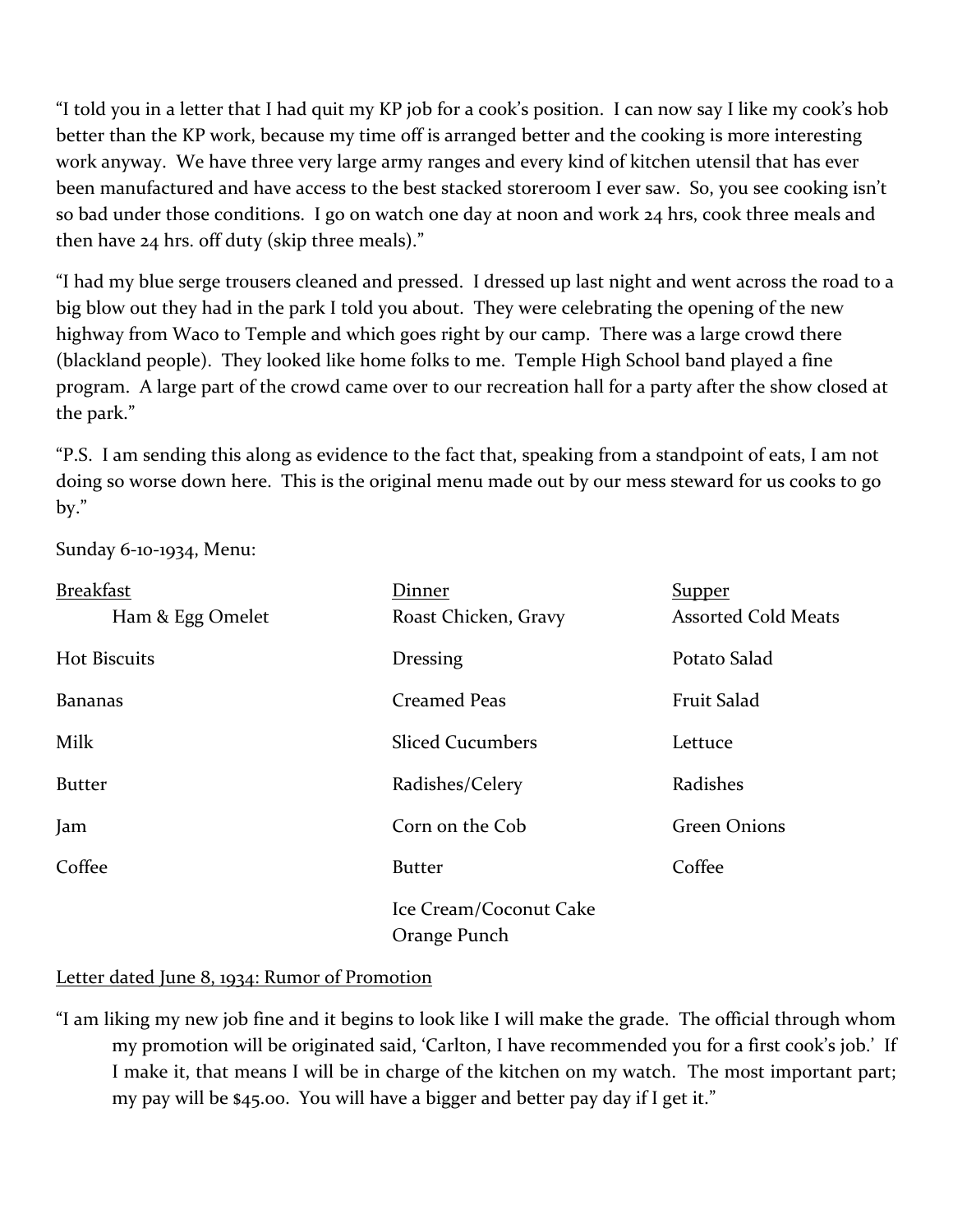### Letter dated July 9, 1934: Promotion

"To my dear wife and darling daughters this is a special announcement I am sending you. I would be delighted if you could visit our camp and carry you to the camp bulletin board and show you the announcement whereby your humble servant has had the honor of being appointed leader. Now this makes me feel very good and for several different reasons. First, because I can earn more money [which I am sure is badly needed] to my loved ones at home. Second, I will have more money for my own needs and pleasures. Third, I consider this one of the greatest honors I have ever had bestowed upon me; because there are only a very few leaders in a company and the job carries top honors and top pay for an enrollee in the U.S. C.C.C. service."

## Letter dated June 11, 1934: Chickens and Underwear

"I hoped you enjoyed your chicken dinners. Where did you get your chickens and what did they cost? We get our chickens and eggs from a Troy produce man and he buys them here in the community. So you see we are of some benefit to the people around us. I have just been over to the supply room to draw two pair of white trousers. So you see, I am progressing as a cook. I'll have plenty of laundry work now. Have two white aprons already. I'll be dressed up pretty soon until you would hardly know me. Speaking about the laundry; I don't mind that a bit. I change all my clothes everyday and take a bath and do my laundry. So you can see that while there is some washing to do, it isn't very hard to do. I can understand more easily now why you always wanted me to change underwear before it gets too soiled. I had rather wash three suits of slightly soiled underwear that I would of dirty underwear."

## Letter dated July 11, 1934: Biscuits

"Cooking a meal here is about like a meal there only we cook more of it. I cooked 50 lbs. of frankfurters last night for supper, they were every dog ate and we served some cold roast beef to finish out on. For dinner we cooked 96 lbs. of chicken fried steak and served cold loaf meat to finish out on. Do they eat? I make about 5 gallons of gravy at a time. I'll bet your Bewley's rolls were fine. I made biscuits for breakfast this A.M.; used Bewley's Bird Brand flour. I made some mighty good biscuits. I'll give you the recipe. This recipe makes about 450 good sized biscuits; takes me about an hour to make. Now of course I have help and while I am making biscuits the other cook goes on with other things."

## Letter dated July 13, 1934: Liver

"Allie, I wish you would write and tell me just how you cook liver. I am asking this favor of you as we have it once in a while, and I think you cook the best liver I ever tasted and that is something. There isn't a cook in this camp who is so good. We will have 'Liver a La Allie' sometime in honor of you."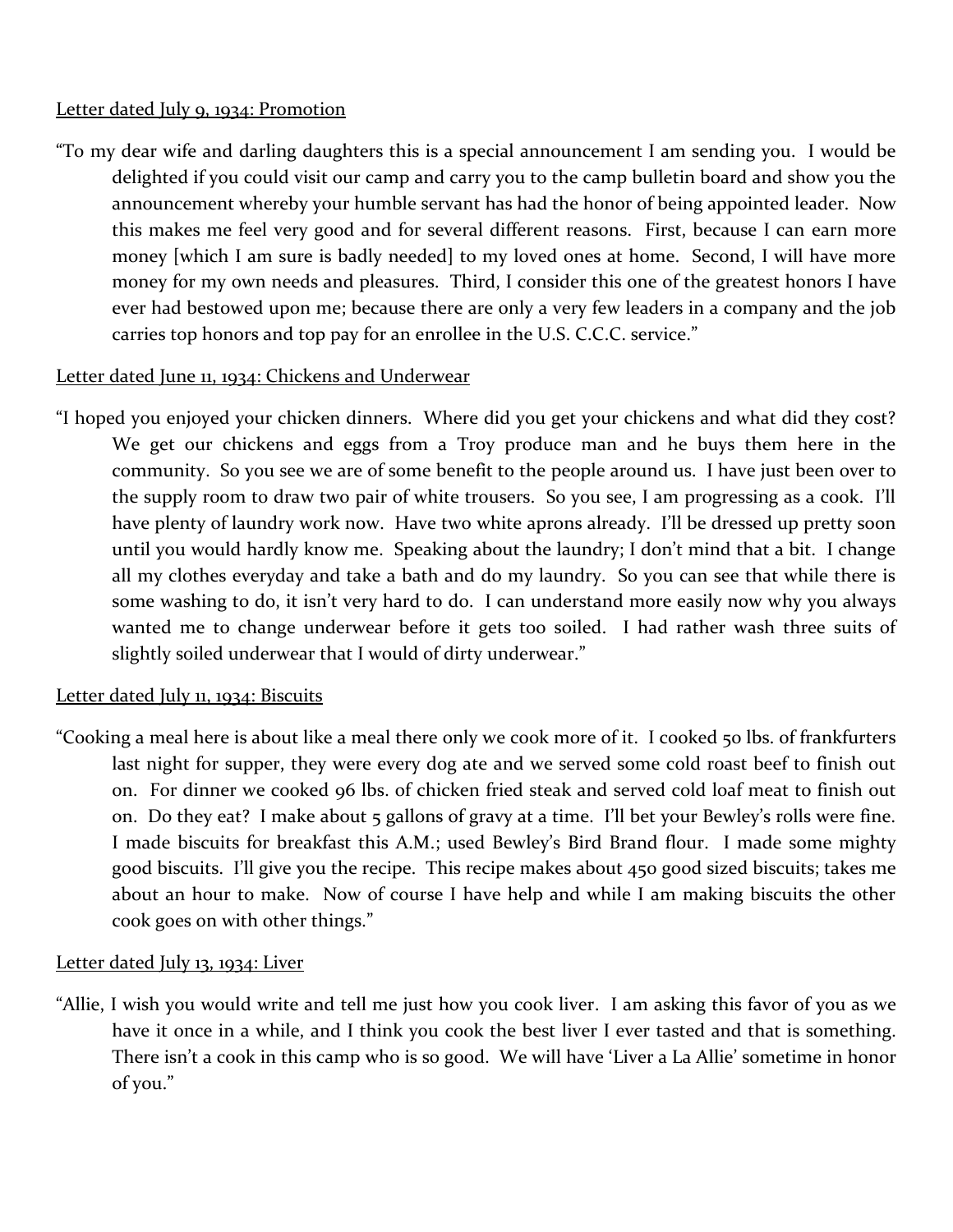## Letter dated July 17, 1934: New Recruits

- "We are getting a new contingent of tree soldiers today and tomorrow. The advance guard arrived and if times are as hard as they look – Then to be a tree soldier is about like being a millionaire used to be.
- We are supposed to have sixty new boys. Now I have an idea they will think I am about the best cook in the world, not because I can cook but because I have something to cook."

## Letter dated July 25, 1934: Liver A La Allie

"How would you like to know how I came out with the 'Liver a La Allie? Oh boy! Did it go over big? I'll say it did, and here is how. After I got the recipe, I told the mess steward I wanted him to put liver on my shift the next time he had it and to let me cook it like I wanted to. He said 'Okay boy, if you can cook it so they will eat it, you can beat what we have been having.' Yesterday evening for supper the menu read liver and onions. I had the shift and proceeded to cook  $97\frac{1}{2}$ lbs. of liver rolled in 8 lbs. flour, and smothered in 25 lbs. of onions. That was a little over  $\frac{1}{2}$  lb. per capita and there wasn't very much liver left either, and all hands seemed to think that was the best supper we have had in a long time; and the mess steward said from here on out, when we have liver, Carlton will cook it. So you see if you could have been here last night, you would have been an honored guest. Thanks a lot for helping me in this way and any time you have a recipe which you think I would be interested in, send it along for it surely will be appreciated."

## Letter dated August 16, 1934: New Clothes

"You should have seen me strut my stuff night before last; did I? And how! Here is how it happened. After supper they issued the entire company some clothes. Of course they were just work clothes, but you know in hard times like these that is about all anyone cares about. I got one flannel shirt, two pairs khaki cotton pants, one pair leggings, one blue denim pants, one blue denim jumper, three suits summer underwear, three pairs light wool socks and last and most important, a brand new pair of shoes  $8\frac{1}{2}$  E, and that is exactly my size and I wish you could see how good they look on your sergeant's feet. Now tell me truly isn't that something to make a poor boy's heart go pit a pat?"

## Letter dated September 11, 1934: Signs of the Times

"I just watched a freight train going south. I'll bet there were 100 men riding it; just scraps of human driftwood floating on the ocean of life. And that is what men become when they do not have a good woman to tie to. Thanks a lot old pal of mine for being so good and just keep on being that way."